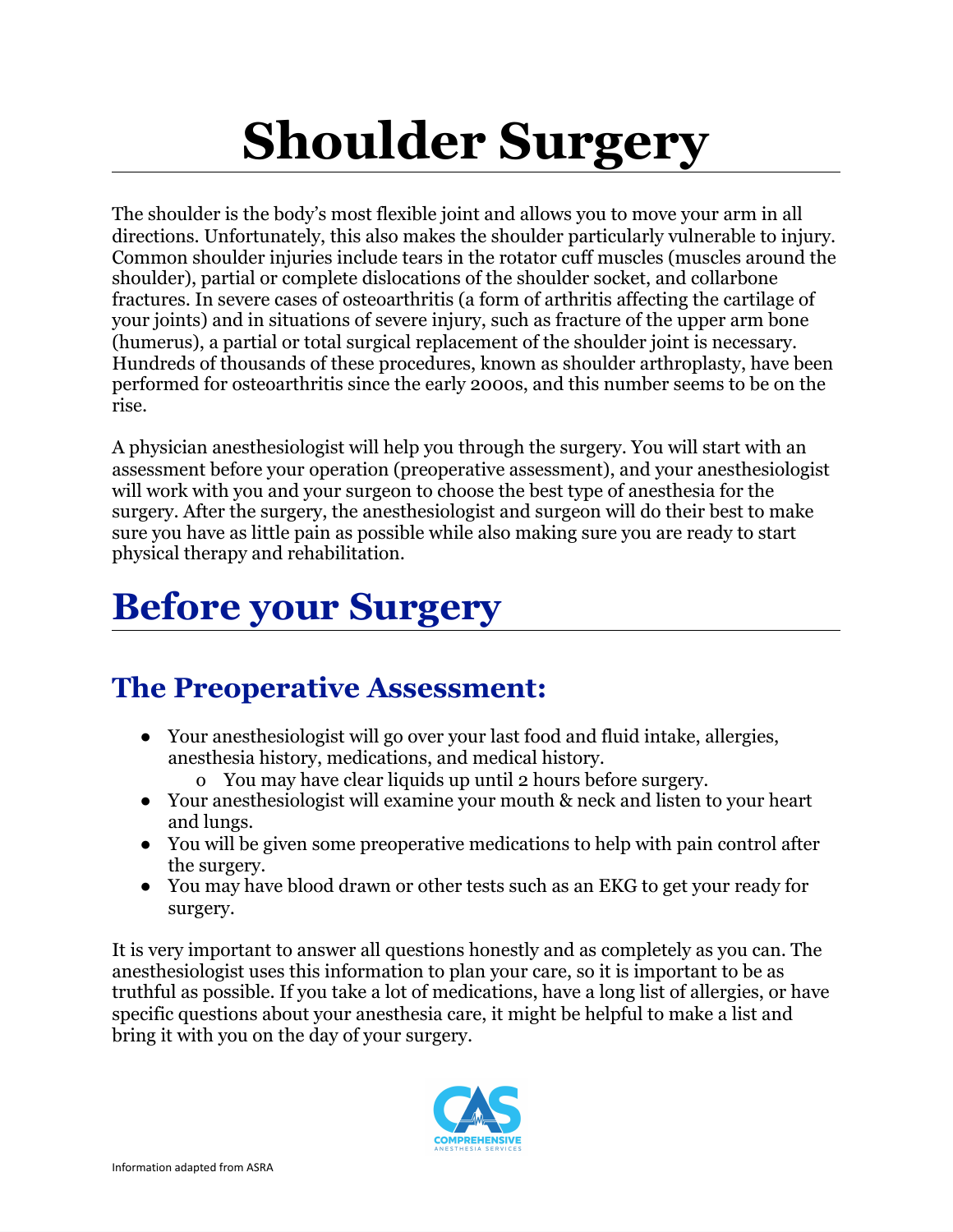Many shoulder injuries can be addressed through less invasive shoulder procedures done through a small camera placed through very small incisions. This procedure is known as shoulder arthroscopy and is often used to treat a frozen or dislocated shoulder, rotator cuff injuries, or a fracture of the shoulder blade (scapula). Most of these surgeries are performed on an outpatient basis. Pain after shoulder surgery is completely "normal" and to be expected. Fortunately, you have a number of options for pain relief. Your physicians will likely use different types of pain medicines around the clock, known as multimodal analgesia, to provide ongoing pain relief not only during the procedure, but also through your recovery.

Opioids (narcotics) have traditionally been used for pain relief after surgery. Unfortunately, opioids have many unwanted side effects including drowsiness, slowed breathing, constipation, nausea, vomiting, itching, and difficult urination in addition to the potential for addiction. Other pain medicines may be given alongside opioids (multimodal analgesia) in order to reduce unwanted side effects while still relieving pain after surgery.

As long as your anesthesiologist feels it is safe and needed, you will receive a preoperative nerve block to help with pain after surgery and decrease the need for opioid pain medications given their potential side effects. To understand how nerve blocks work, it's helpful to know what nerves are and what they do.

#### **What Are Nerves?**

- **●** Nerves are the body's communication system. They carry messages back and forth between the brain, spinal cord, and the rest of the body.
- **●** The brain controls the body by sending signals along nerves to tell the body what to do. Signals carrying information about touch, taste, smell, and other sensations travel from the body to the brain.
- **●** When part of your body is hurt, signals travel along nerves to the brain, and you feel pain.
- Nerves travel throughout the body in small bundles. You can think of nerves as the body's telephone lines or television cables.
- The nerves that supply the shoulder are part of the brachial plexus (see picture).



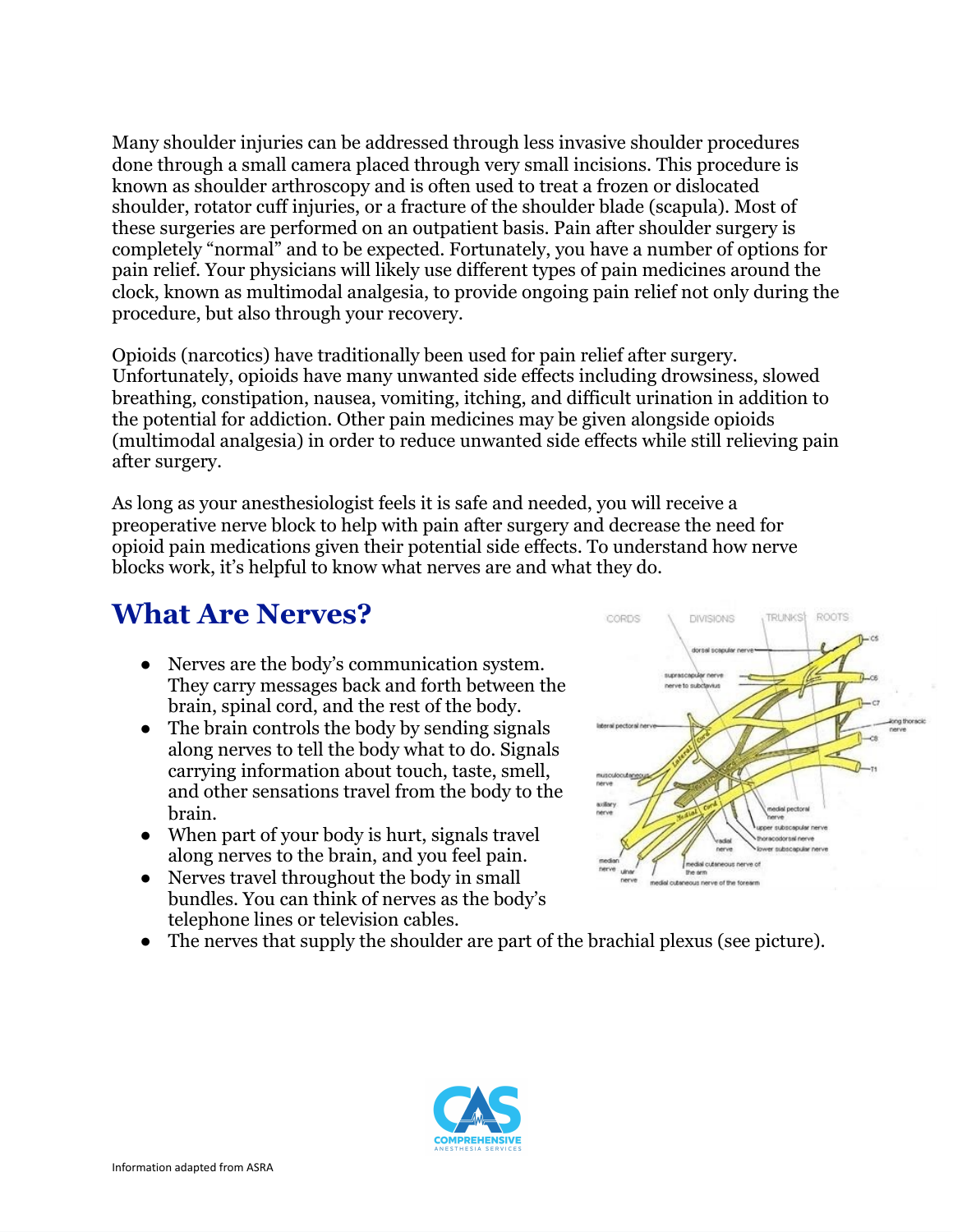### **What Is a Nerve Block?**

- A nerve block is a way to block the signals that travel along nerves.
- Your anesthesiologist can inject local anesthetic ("numbing medications") near the nerves. The medication blocks the signals and keeps the pain sensation from reaching the brain.
- Nerve blocks do not block 100% of the pain after surgery, but can greatly reduce the amount of pain and therefore the amount of pain medications you need afterwards.
- Nerve blocks have several advantages in shoulder surgery. Namely, nerve blocks provide better pain relief after surgery than the combination of general anesthesia and systemic pain-relieving medications such as opioids that are given after surgery. This is because the pain relief provided by nerve blocks is much more specific to the location of the pain.
- Your nerve block will be performed in the preoperative area.
- You will be given IV medications to improve your comfort during the nerve block.

#### **Interscalene Block**

- This block is used to numb the shoulder and arm and is the most common type of nerve block used for shoulder surgeries.
- This block can provide up to 72 hours of pain relief in the shaded area.
- For this block, you will lie on your back with your back slightly elevated and your head turned away from the shoulder that will be receiving the block. Alternatively, you may be asked to lie on your side to receive the block.
- Your skin will be cleaned.
- An ultrasound will be used by your anesthesiologist to find the nerve as it travels through your neck.
- The block needle will then be placed near the nerves. If you feel any sensation or pain in your arm, please let your anesthesiologist know, so that the needle may be repositioned. Ultrasound is used to make sure the needle is in the right place. Local anesthetic will then be injected.
- This block will cause numbness and weakness in the hand, arm, and shoulder. Be careful!